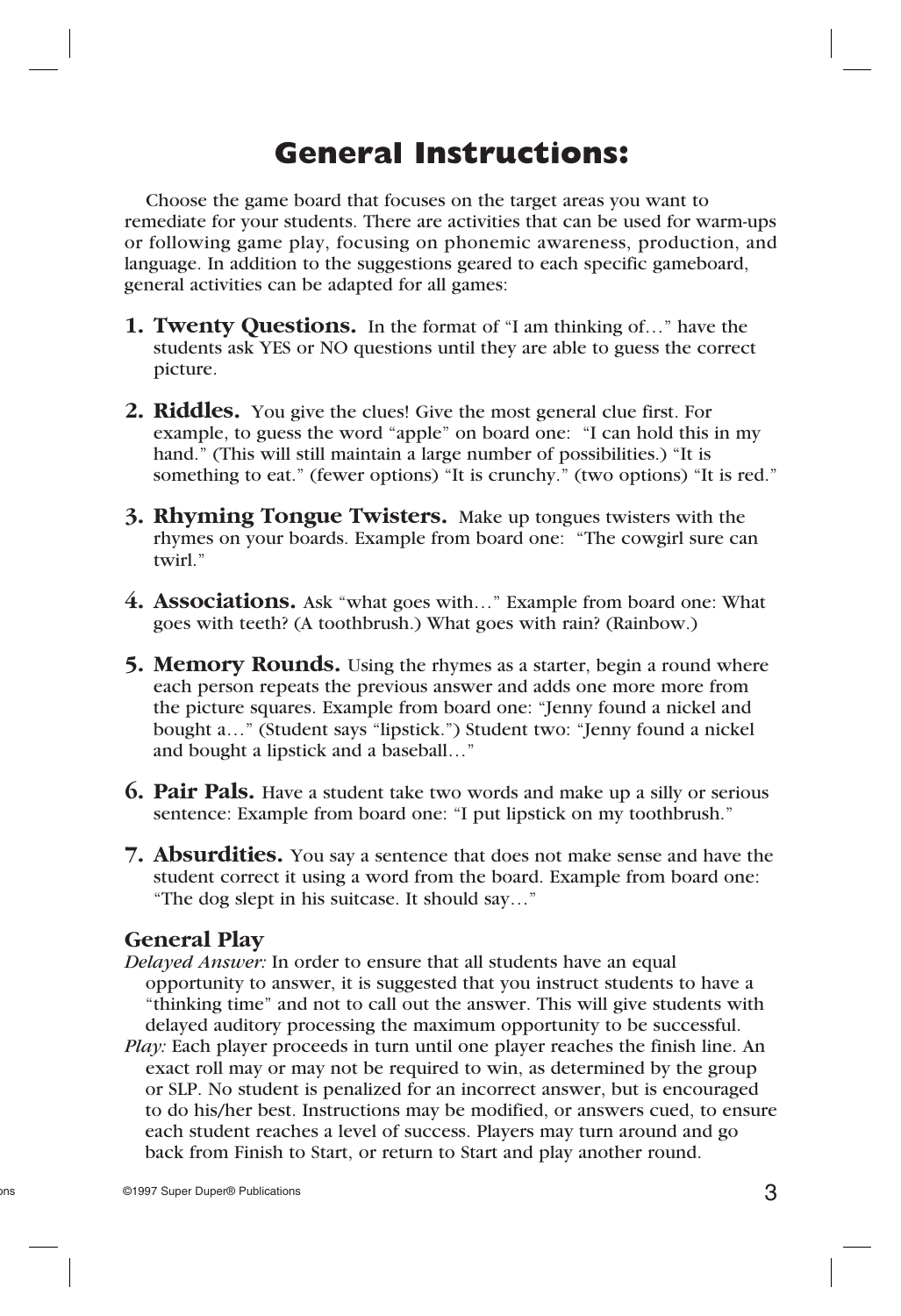**Two-Syllable Words**



**Target Words:** baseball, sailboat, hairbrush, snowflake, football, lipstick, popcorn, hotdog, cupcake, rainbow, apple, toothbrush, water, window, doghouse, mailbox, earring, lunchbox, donut, suitcase.

## **Pre-Game Warm Ups and/or Post-Game Activities:** (Clap or tap

each two-syllable word.)

Game Board

- 1. Name something: sweet; round; you can open and close; you could hold in your hand; you see after the rain; soft; hard.
- 2. Read the poems and identify the rhyming words: Jenny, penny; nickel, pickle; hopping, popping; cowgirl, twirl. Can you think of more words that rhyme with these? Ex: many, tickle, stopping, pearl. Pair up other words. Do they rhyme? Ex: Jenny, froggy, nickel, popcorn.
- 3. Extension Activity: Take the first part of one word and match it with the second part of another. Ex: rainbox, popball (earboat)! Talk about how these new words are silly. Option: Put the individual word parts on cards, i.e., snow, rain, stick, ball, hot, corn, etc. Have a student choose two cards and draw a picture of their new word. For older students: Draw a picture of the new word and see if you can get the group to guess your two words!
- 4. Guess what picture I'm talking about. Ex: A puppy and a place you live in (doghouse); A noontime meal and a container to put things in (lunchbox).
- 5. How are these alike? Ex: doghouse/mailbox; popcorn/donut; baseball/football; hotdog/cupcake; toothbrush/hairbrush; etc.

## **Game Play Options:** When a student lands on a square:

- 1. He/she may say the word, clap/tap out the syllables, or use the word in a sentence.
- 2. Name other items in a category. Ex: earring (jewelry); apple (fruit); popcorn (snacks); lipstick (makeup).
- 3. Use these silly sentences as sentence starters to be completed by the child using the word in the square he/she lands on:
	- a. The cowboy went to the dance wearing his new \_\_\_\_\_\_\_\_\_\_\_\_\_\_\_\_\_\_\_\_\_\_\_\_\_\_\_\_\_\_\_\_\_
	- b. The froggy was watching the \_\_\_\_\_\_\_\_\_\_\_\_\_\_ pop.
	- c. Jenny found a nickel and bought a \_\_\_\_\_\_\_\_\_\_\_\_\_\_.
	- d. I ate so much I was full, but I still had room for a
	- e. Toby put salt on his \_\_\_\_\_\_\_\_\_\_\_\_\_\_.
- 4. "What is the first part of the word? Take it off. What is left?" doghouse (house). "Now say the whole word."
- 5. "What is the last part of the word? Take it off. What is left?" (dog) "Now say the whole word."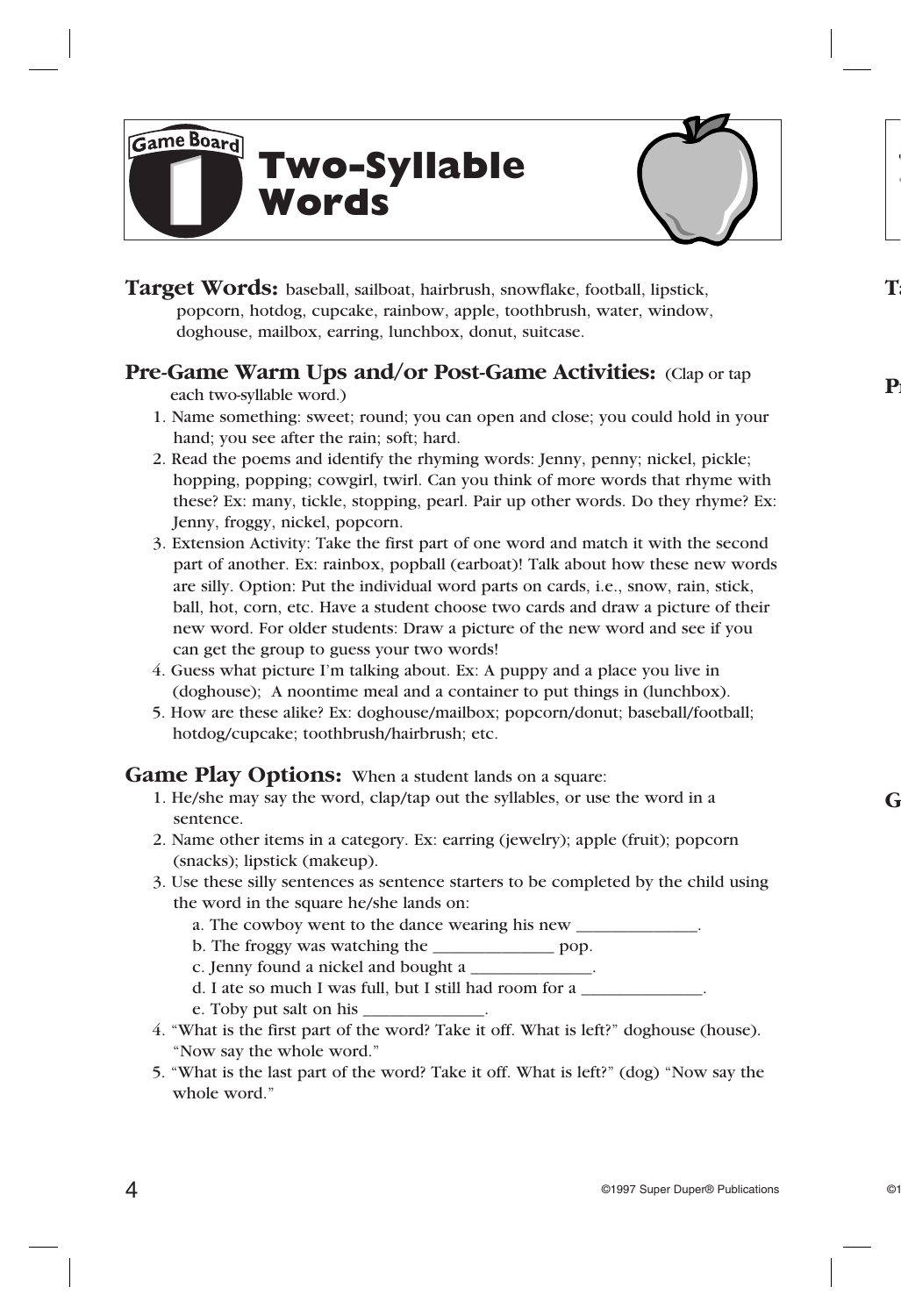

# **Three-Syllable Words**

Game Board



## **Pre-Game Warm Ups and/or Post-Game Activities:** (Clap or tap

each three-syllable word.)

- 1. Name something: sweet; yellow; that's an insect; that is a person; you can eat; bigger than your house; that can hop.
- 2. Read the poems and identify the rhyming words: choo choo train, rain; bubblegum, yum. What other words rhyme with these? Ex: pain, grain, gain; some, from, hum.
- 3. Extension Activity: Take the first part of one word and match it with the second part of a different word. Ex: kangacone, basketbee, bubbleClaus, teddy hat. But the resulting word must have *three* syllables (so "ice cream mother" wouldn't work). Have the student clap out the sequence to make sure there are three syllables. Option: Put the words on cards and let the student choose two words and draw a picture of their new word. For older students: Draw a picture and see if you can get the group to guess the new word!
- 4. Guess what picture I'm talking about. Ex: Something sweet and sticky that bees make, a flying insect (Honeybee); A small container you throw paper away in, a round object you bounce (Basketball).

 Bonus: Here are three clues: an animal that goes moo; the opposite of a girl; and something you wear on your head (Cowboy hat).

 5. How are these alike? Ex: grasshopper/kangaroo; hamburger/basketball.

#### **Game Play Options:** When a student lands on a square:

- 1. He/she may say the word, clap/tap out the syllables, or use the word in a sentence. Another way to get tactile and visual feedback is to have the student hold out his/her arm, and with the other hand begin at the shoulder for the first syllable, then touch their elbow for the second syllable, and their wrist or hand for the final syllable.
- 2. Name other items in a category. Ex: pineapple (fruit); honeybee (insects); potato (vegetables); grandmother (relatives).
- 3. Use these silly sentences as sentence starters to be completed by the child using the word in the square he/she lands on:
	- a. The choo choo chugged happily along the
	- b. The bumblebee buzzed around and landed on (a)
	- c. The dinosaur stopped to have a hamburger and
	- d. The grasshopper jumped so high, he touched the
- 4. Either by holding up a finger for each syllable, or using your arm (see #1 under Game Play), ask: "What is the first syllable? Take it off. What is left?" Ex: di/no/ saur (no/saur). "Now say the whole word."
- 5. Same as #4 but with the last syllable. Ex: di/no/saur (di/no).